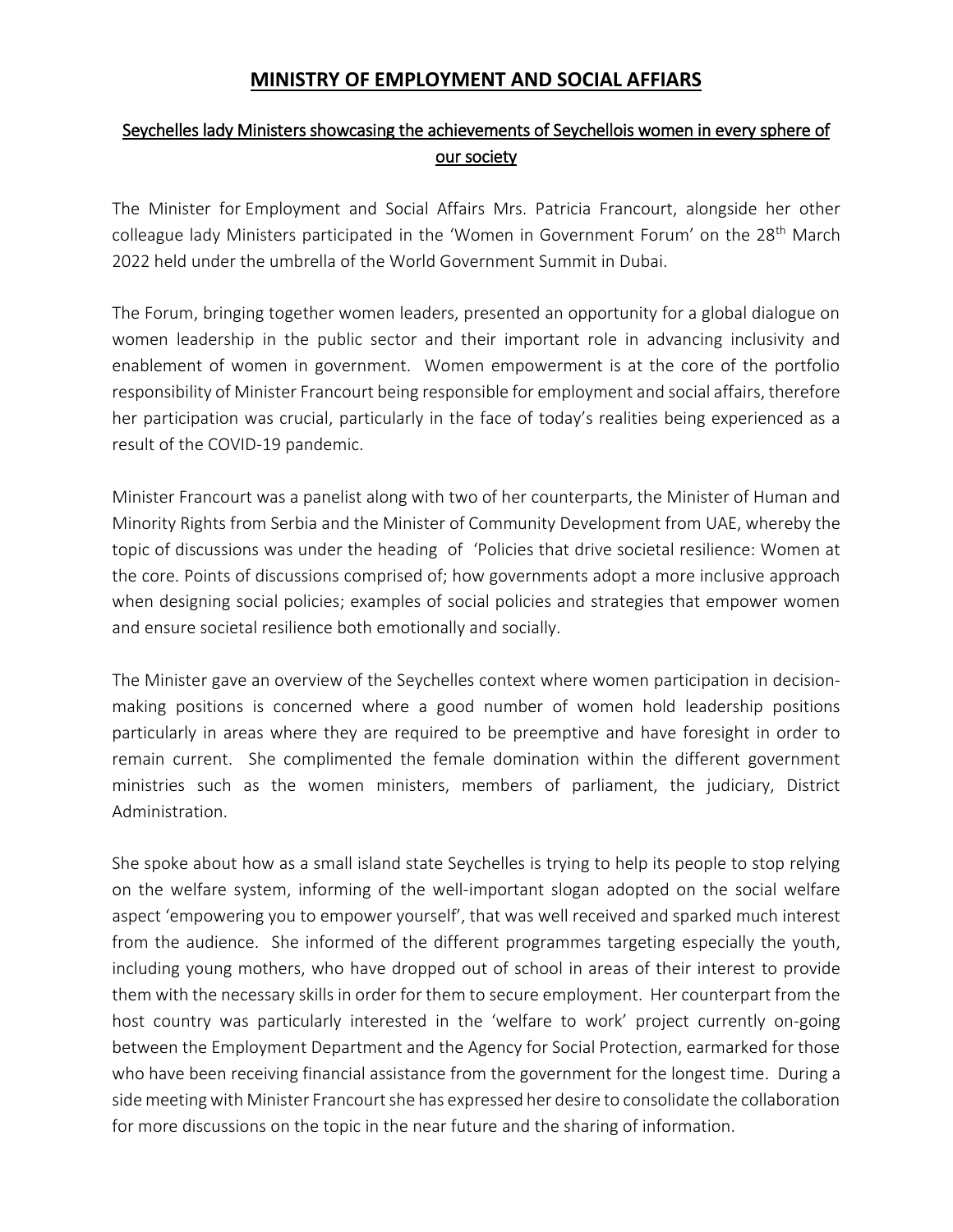The Minister addressed the different policies in discussion such as the one on flexible work arrangement, so more women can take up employment while at the same time keeping with their family commitment and to also enhance on the child care system so that it meets their requirement. She informed of statutory benefits introduced to assist women and children and provisions made available for teenage mothers to return to their education in order to have a better future for them and their family.

The Minister took the opportunity of the Forum to share her personal story as a strong and dedicated woman who has returned to her country of birth in order to share her vast experience and inspire other women of our society to ensure they remain resilient in the face of adversities. She shared of her participation on many platforms, especially during COVID-19 times, to give advice to targeted groups such as those who are prone to domestic violence, mothers on how to improve parenting skills and empowering women to use the time at home to reflect on their hopes, dreams and aspirations.

During the Forum Minister Francourt along with her other colleague Ministers pledged her support and commitment to empower more women in the highest level of decision-making.